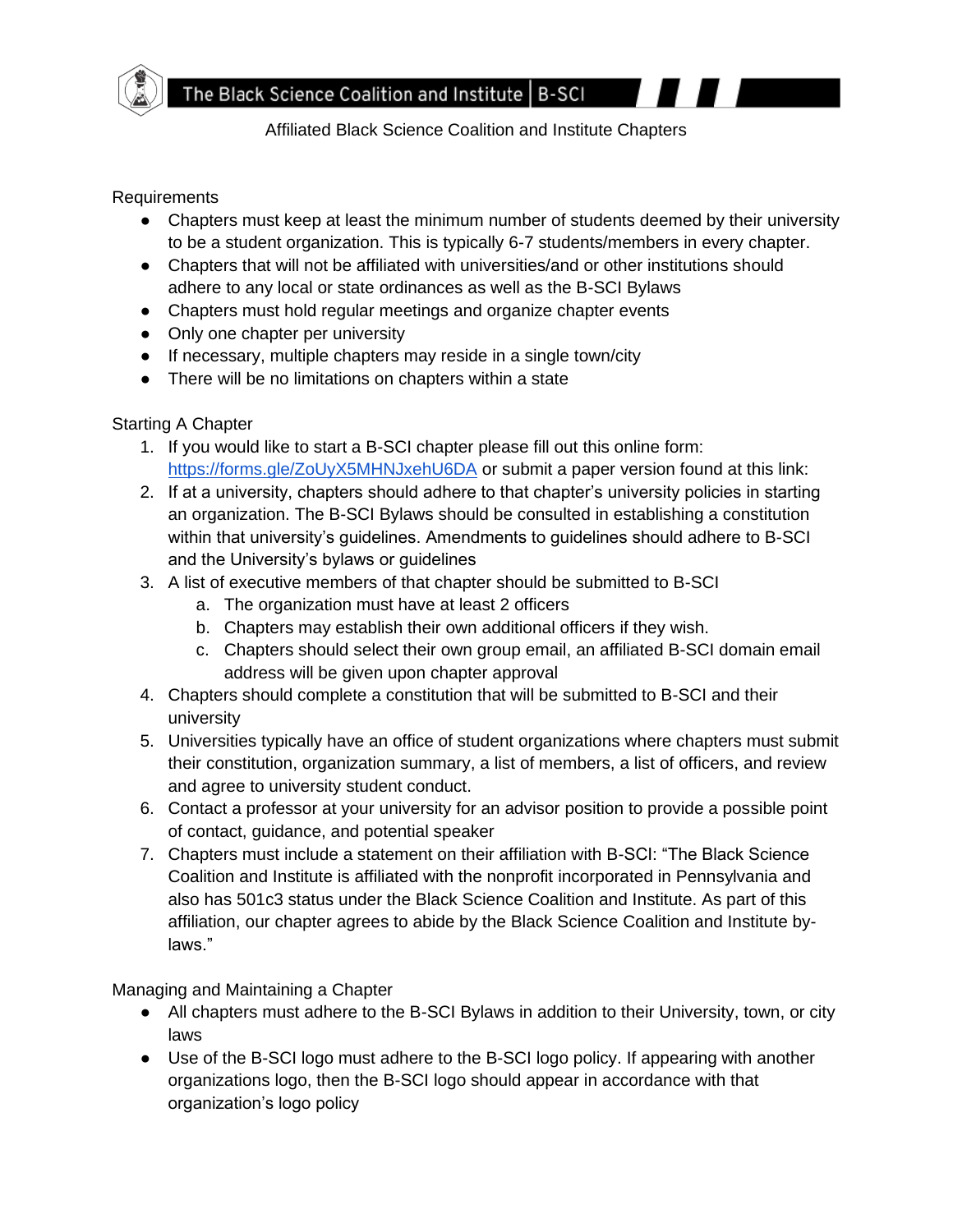

# The Black Science Coalition and Institute | B-SCI

- Chapters must take part in at least one outreach event that focuses on local elementary, middle, or high school students
- Chapters must submit an annual summary report
- All events should be open to all eligible members of B-SCI based on B-SCI's Bylaws
- Once a year, B-SCI shall contact chapters to determine if they would still like to maintain their affiliation with B-SCI

## References:

- 1. Based on the National Society of Black Physicists, "NSBP Student Chapters". <https://www.nsbp.org/membership/nsbp-student-chapters>
- 2. The University of South Carolina office of Leadership and Service Center Student **Organizations**

# Constitution Template

The [Insert University/Town/City Name] Chapter of the Black Science Coalition and Institute **Constitution** 

#### Preamble

We the members of the [Insert University/Town/City Name] *Chapter of the Black Science Coalition and Institute* dedicate ourselves to our purpose and do hereby adopt this constitution.

# Article I – Name & Purpose

- Section 1. Name
	- The name of this organization shall be the *[Insert University/Town/City Name] Chapter of the Black Science Coalition and Institute*, a student organization located at the [insert university/town/city name], hereinafter referred to as B-SCI.
- Section 2. Purpose
	- The purpose of the Black Science Coalition and Institute shall be to foster scientific interest, research, skepticism, and professional opportunities for black scientists and underrepresented groups. Our goal is to foster a sense of community and connect with other black students in STEM. We will be able to provide aid to each other that will help in the advancement and retention of minority students such as feedback on journal submissions or research proposals and general advice on how to navigate science-based graduate programs as an African American. We also will allow undergraduates to join to help with interests in graduate school and connect with graduate students to hear their perspectives and the perspectives of invited speakers. We are open to all undergraduates, grad students, post-doctoral fellows, and professors who would like to have conversations about being a minority in science. This organization will also serve to organize an intermediate to discuss any current societal issues and how grad students in STEM are affected. We also will do outreach activities to help show minority youth that they can be a scientist too.
- **Section 3. Affiliations**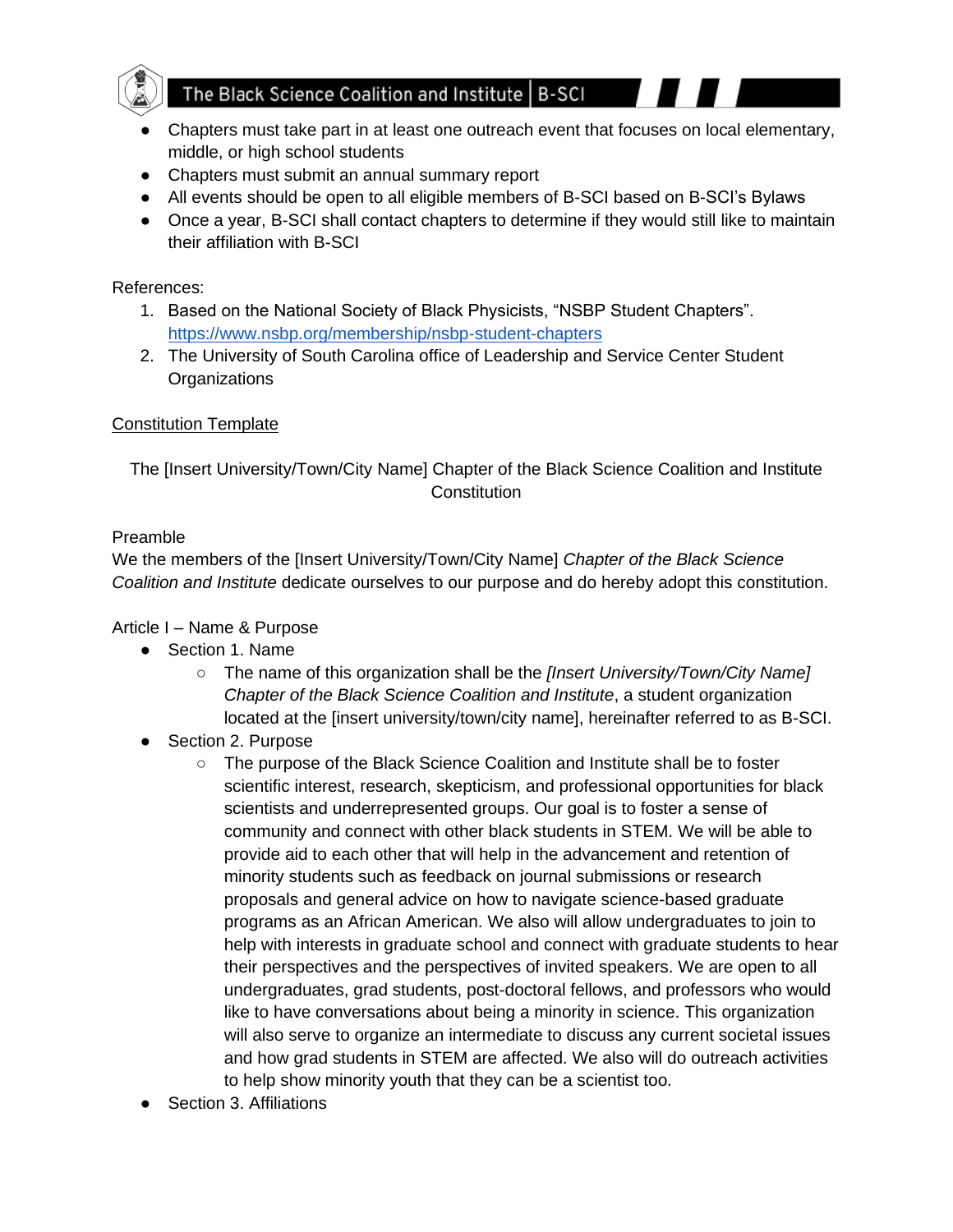

○ The Black Science Coalition and Institute is affiliated with the nonprofit incorporated in Pennsylvania that achieved its 501c3 status called the Black Science Coalition and Institute. As part of this affiliation, our student organization agrees to abide by the Black Science Coalition and Institute by-laws.

Article 2. Membership

- Section 1. Eligibility/Becoming a Member
	- Membership in the B-SCI shall be limited to persons officially connected with the [insert university name] as faculty, staff, or students. Students enrolled in the spring semester under the above conditions who have pre-registered for the fall semester, as well as students enrolled in summer classes, are eligible for summer membership.
	- [Insert University/Town/City Name] B-SCI, as a recognized organization at the [Insert University/Town/City Name], agrees to abide by the university's nondiscrimination policy, [insert university link].
	- [Insert University/Town/City Name] B-SCI, as a recognized organization at the [Insert University/Town/City Name], will not engage in any activities that classify as hazing under the university's hazing policy, [insert university link].
	- $\circ$  To become a member of the B-SCI you must attend a meeting and if dues become required you must pay them.
- **Section 2. Active Member Definition** 
	- To maintain active membership within the *[Insert University/Town/City Name] Chapter of B-SCI*, members must, in addition to the above requirements, attend one chapter event annually.
- Section 3. Member Removal Process
	- If an active member fails to meet active membership requirements or graduates from the university, their membership with the organization will automatically end.
	- Graduates of the university can still connect with the Black Science Coalition and Institute if they would like to be a speaker. Post-docs with an active involvement with [insert university name] can also still attend meetings and be a part of the Black Science Coalition and Institute.
	- $\circ$  An active member can also be removed from the organization for breaking university policies.
- Article III—Organizational Structure
	- Section 1. Executive Board
		- The elected leaders of the *[Insert University/Town/City Name] Chapter of B-SCI* shall consist of President, Secretary and Treasurer. Collectively they will be known as the Executive Board.
		- i. Qualifications: Any student seeking to hold or holding a position in a student organization must maintain the cumulative GPA requirement for graduation and remain in good standing in their respective college.
		- ii. Election Process: The Executive Board shall be elected on the 1st week of April and serve one year terms. Candidates for a position can be self-nominated or be nominated by another active member and accept the nomination during the meeting before elections occur. Quorum shall be reached for all meetings where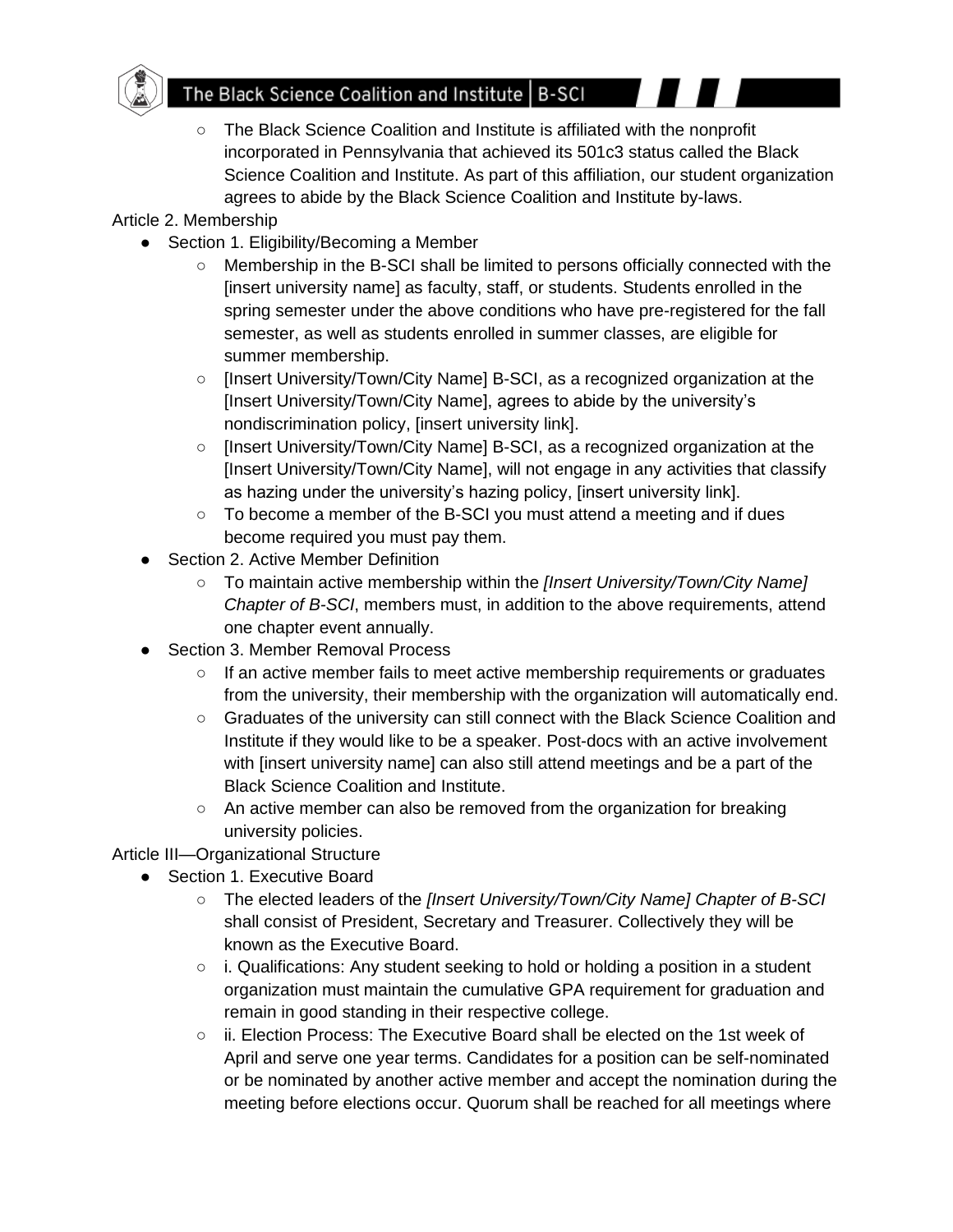officer nominations or elections take place. Only active members in attendance are eligible to vote. All officers shall be elected by a majority of the votes cast. If a candidate runs unopposed, then they will be allowed to receive the officer position. If no candidate for an office receives a majority of the votes cast, then only the top two candidates will be placed on a second ballot for that office until a majority is reached.

- iii. Duties: Executive Board members should attend a majority of meetings or provide an excuse for lowered meeting attendance.
- Section a. President
	- The President shall preside at all meetings of the membership. The President shall have the following duties: He/She shall preside at meetings of the Executive Committee. He/She shall have general and active management of the business of this board. He/She shall see that all orders and resolutions of the board are brought to the board. He/She shall have general superintendence and direction of all other officers of this corporation and see that their duties are properly performed. The president is responsible for nominating a faculty advisor with the consent of the members of the Black Science Coalition and Institute. He/She shall submit a report of the operations of the program for the fiscal year to the Black Science Coalition and Institute and from time to time, shall report to the board all matters that may affect this program. He/She shall be the point of contact for the organization, should oversee events created by the Black Student Coalition, and shall have the power and duties usually vested in the office of the President.
- Section b. Vice President
	- The Vice President (VP) shall take over the duties of President in the absence of the President. The VP should assist in keeping track of an active member roster. The VP should assist in overseeing events created by B-SCI and have the power and duties usually vested in the office of the Vice President.
- Section c. Secretary
	- The Secretary shall attend most if not all meetings of the Black Science Coalition and Institute and of the Executive board, and all meetings of members, and will act as a clerk thereof. The Secretary's duties shall consist of: He/She shall record all votes and minutes of all proceedings in a book to be kept for that purpose. He/She in concert with the President shall make the arrangements for all meetings of the board, including the annual meeting of the organization. He/She shall send notices of all meetings to the members of the board and members of the Black Science Coalition and Institute.
- Section d. Treasurer
	- The Treasures duties shall be: He/She shall attend any required Treasurer Leadership and Service Center meetings. He/She shall coordinate the collection of any membership dues. He/She should report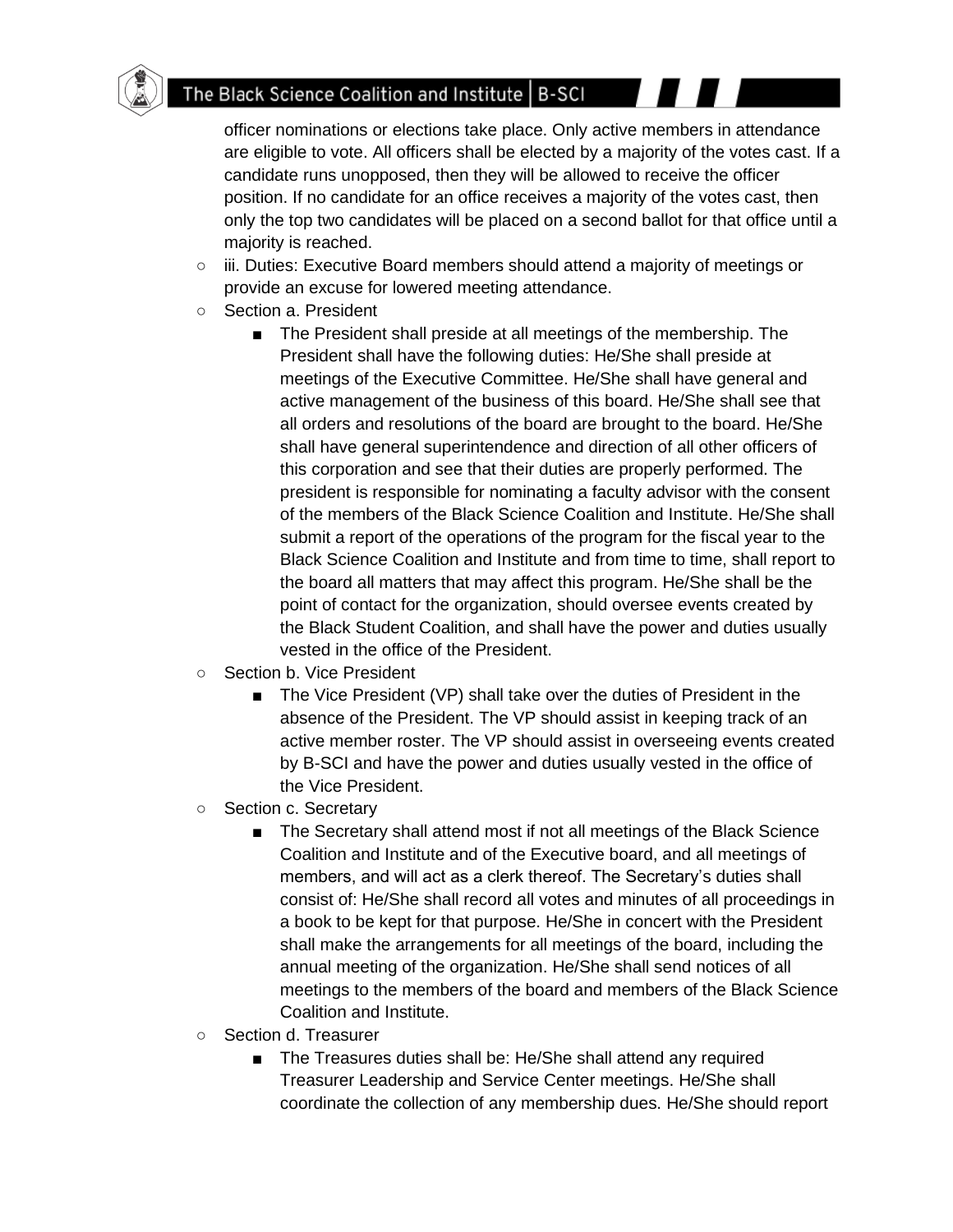

all transactions and all gains and expenditures of funds for the Black Science Coalition and Institute.

- Section 2. Resignation/Impeachment
	- If an Executive Board leader wishes to resign from their position, they must submit a written statement to the President resigning from their role effective immediately.
- Section 3. Advisor
	- The Faculty/Staff Advisor for the Black Science Coalition and Institute shall serve as a liaison with the university and help in the transition period between officers. The Advisor will be invited to and notified of all the Black Science Coalition and Institute meetings and activities. The Faculty/Staff Advisor must be selected from faculty or administrative staff members at the University and be approved by the Leadership and Service Center.
	- Selection process: The Faculty/Staff Advisor for the Black Science Coalition and Institute shall be nominated by the Executive Board before the start of the fall semester or year and approved by a majority vote of a quorum of active members.
	- ii. Resignation/Impeachment: If an Advisor wishes to resign from their position, they must submit a written statement to the Executive Board resigning from their role effective immediately. An Advisor whose dereliction of duty adversely affects the operations of the organization may be subject to removal from office by the organization. A written request stating the reasons for dismissal and signed by at least three (3) active members of the organization must be submitted at a regularly scheduled meeting. Before the next regularly scheduled meeting, written notification of the request and the reasons for dismissal must have been given to the offending Advisor, who should come to that regular meeting prepared to speak. A two-thirds (2/3) affirmative vote of all active members present is required to remove the Advisor. Should a vacancy of the Advisor position arise, a special emergency selection following our organization's process will be held to fill that position.

#### Article IV—Meetings

- Section 1. Types and Occurrence of Meetings
	- General meetings shall be held at least once every six months with additional meetings (i.e. special meetings) called by the Executive Board as needed. The first meeting of each semester will be held during the second week of classes. Written notification for all meetings must be given to active members at least one week in advance.
- Section 2. Quorum
	- $\circ$  Action on any business, old or new, requires a quorum of a majority (50% + 1) of the active membership of the organization and 2/3 of the Executive Board.

Article V—Funding

● Section 1. Dues/Funding Resources